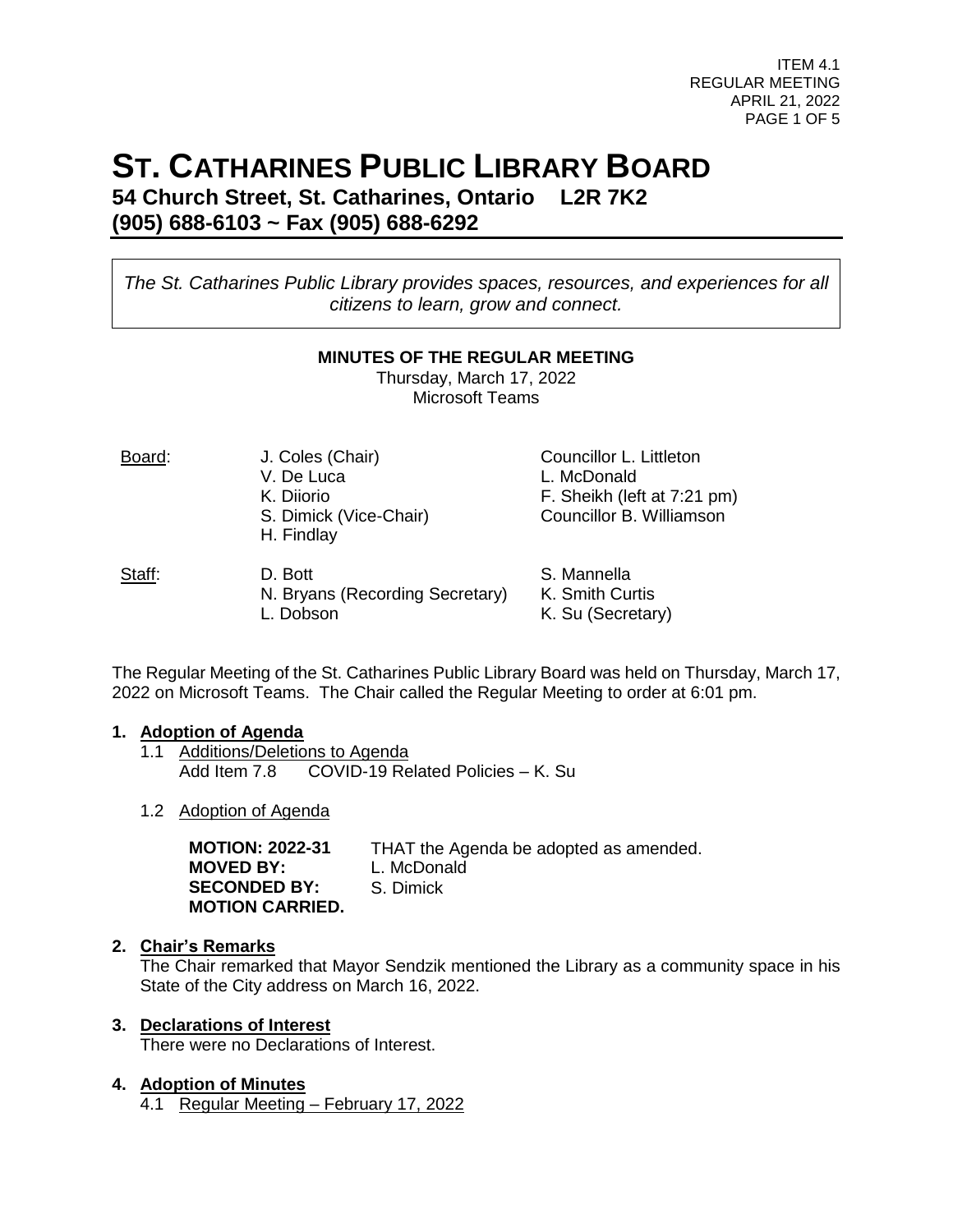## **MOVED BY:** K. Diiorio **MOTION CARRIED.**

**MOTION: 2022-32** THAT the Regular Minutes of February 17, 2022 be adopted. **SECONDED BY:** Councillor L. Littleton

## **5. Monthly Updates**

- 5.1 CEO Update K. Su
	- K. Su provided an update about the following:
		- Robots at the Library The Wind Group had been planning a short-term loan to the Library of some of its customer service robots. However, recent information about insurance coverage has resulted in the Wind Group offering the robots to the Library as a donation. Delivery is expected on Monday, March 21, 2022. The IT and Programming & Promotions departments will develop some programs to enable the robots to be a feature at the Library. The CEO will update the Board as developments occur.
		- Library Road Trip As recommended by the Architect for the Central Library renovation project, the Library is planning a bus trip to visit some recently renovated libraries to generate staff interest and ideas. The CEO will invite the Board to attend.

## **6. Consent Reports**

- 6.1 Correspondence The Board received the Correspondence as of March 11, 2022.
- 6.2 CEO Report K. Su The Board received the CEO Report.
- 6.3 Department Reports February 2022 The Board received the Department Reports – February 2022.
- 6.4 Response to COVID-19 Pandemic (March Update) K. Su The Board received the Response to COVID-19 Pandemic (March Update).
- 6.5 Quarterly Progress Update on 2022 Work Plan (March) K. Su The Board received the Quarterly Progress Update on 2022 Work Plan (March).

| <b>MOTION: 2022-33</b> | THAT the Consent Reports be received as circulated. |
|------------------------|-----------------------------------------------------|
| MOVED BY:              | V. DeLuca                                           |
| <b>SECONDED BY:</b>    | L. McDonald                                         |
| <b>MOTION CARRIED.</b> |                                                     |

## **7. Discussion Reports**

7.1 Form CEO Evaluation Committee – J. Coles

J. Coles updated the Board about the need to form a CEO Evaluation Committee. H. Findlay provided some background about last years' evaluation process. The Board directed staff to add this Item to next month's Board Meeting Agenda.

7.2 In-person Board Meetings – J. Coles

J. Coles reported that due to the lifting restrictions regarding masking and vaccination mandates, the Board might consider meeting in-person. Discussion ensued. The Board inquired about the Library's capability to hold 'hybrid' meetings with some members' in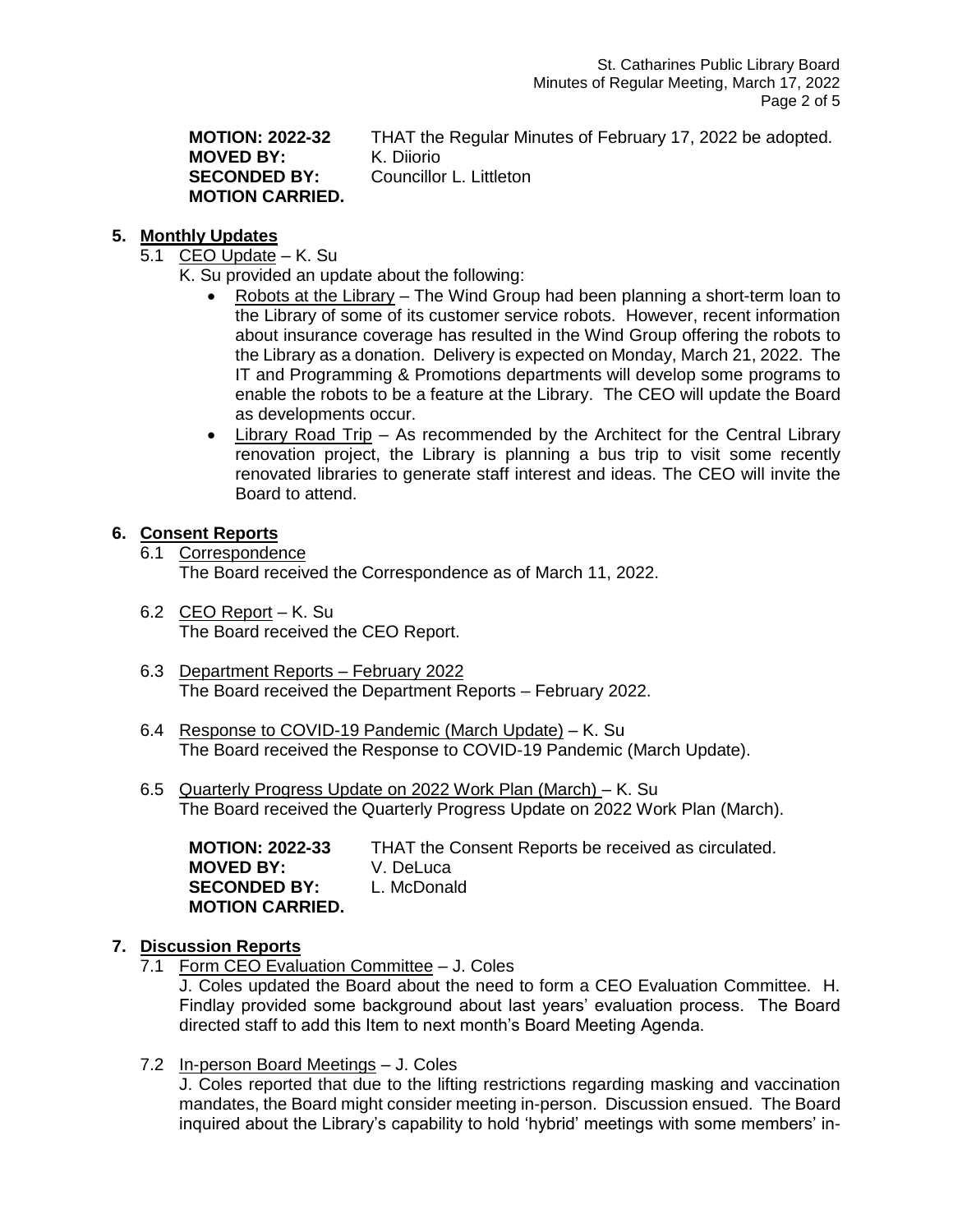person and some members' by remote attendance. The CEO and IT department will set-up a trial meeting to test this possible method before the next Board Meeting.

**MOTION: 2022-34** THAT the Board resume in-person Board Meetings effective April 21, 2022, with a hybrid option for remote attendance. **MOVED BY:** L. McDonald

**SECONDED BY:** F. Sheikh **MOTION CARRIED.**

7.3 Volunteer Appreciation – K. Su

K. Su reported that Canada's Volunteer Appreciation Week is April 25-30, 2022. If the Library organizes an in-person event, the Board will be invited to attend and celebrate Library volunteers.

- 7.4 Policy (G-01) Policy Development K. Su The Board received a written report and K. Su outlined the amendments to Policy (G01) Policy Development. Discussion ensued. The Board recommended several amendments and directed staff to bring the policy back to the Board for review in April.
- 7.5 Board Policies Review Schedule K. Su The Board received a written report and K. Su provided an overview on the development of the Board Policies Review Schedule. The Chair thanked library staff for their work.

**MOTION: 2022-35** THAT the Board approve the Board Policies Review Schedule. **MOVED BY:** F. Sheikh **SECONDED BY:** L. McDonald **MOTION CARRIED.**

7.6 Policy (G-26) Records and Information Management – K. Su/N. Bryans The Board received a written report and both K. Su and N. Bryans reported on the development of the Records and Information Management policy. Discussion ensued.

**MOTION: 2022-36** THAT the Board approve the Policy (G-26) Records and Information Management. **MOVED BY:** F. Sheikh **SECONDED BY:** Councillor B. Williamson **MOTION CARRIED.**

7.7 Policy (P-04) Compensation for Exempt Employees – L. Dobson The Board received a written report and L. Dobson outlined the proposed amendments to the policy. Discussion ensued. The Board recommended some minor amendments to the wording of the policy.

**MOTION: 2022-37** THAT the Board approve amended Policy (P-04) Compensation for Exempt Employees. **MOVED BY:** V. DeLuca **SECONDED BY:** K. Diiorio **MOTION CARRIED.**

7.8 COVID-19 Related Policies – K. Su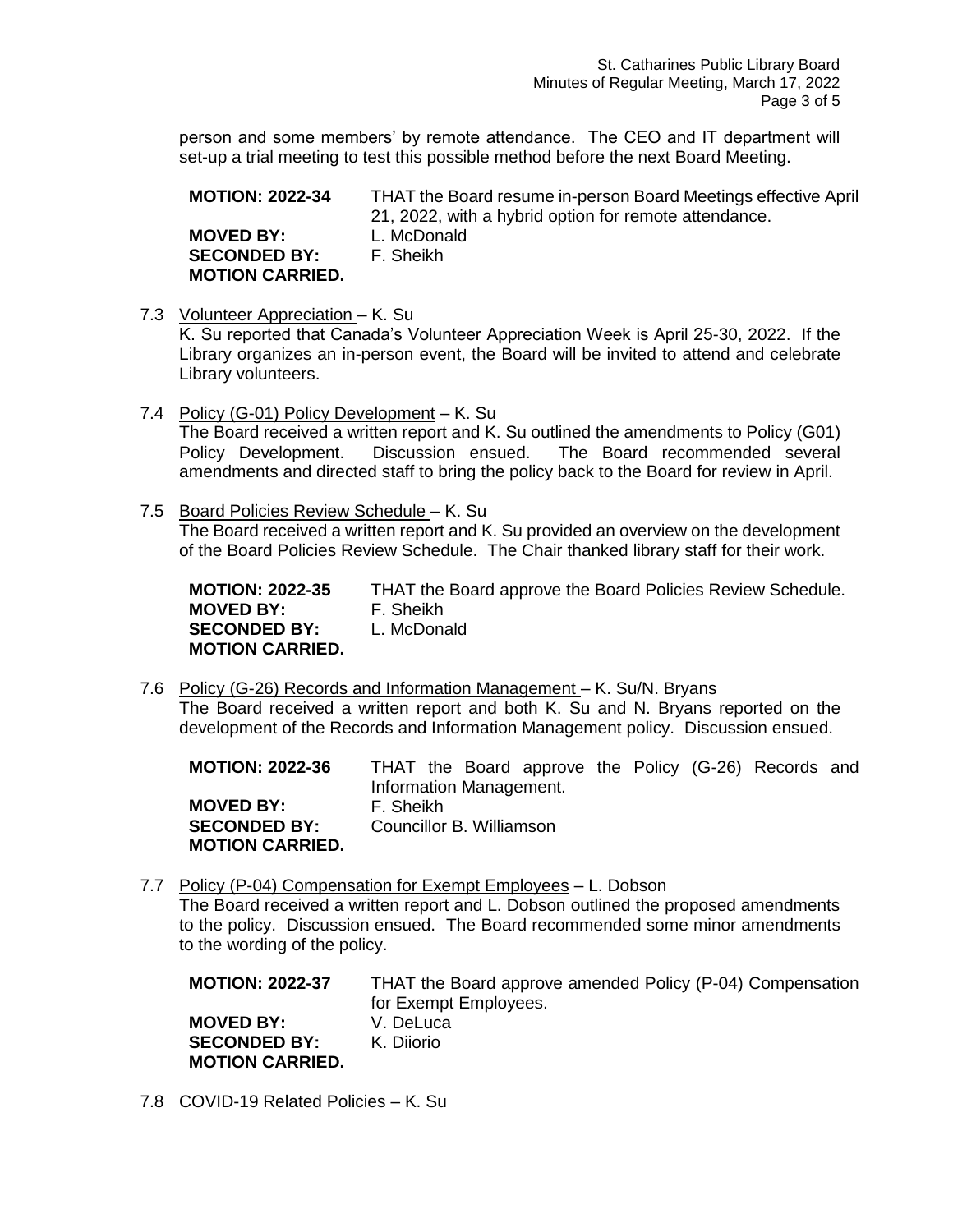K. Su reported that the province of Ontario, Niagara Region, and the City of St. Catharines have announced lifting mask and vaccine restrictions effective March 21, 2022. The Library recommends that the Board approve a similar action to follow their direction. Discussion ensued. The Board recommends that a memo to Library staff "strongly encourage" staff to continue wearing a mask to protect their own health and that of their colleagues as much as possible and to respect the comfort levels of their colleagues during this transition period.

**MOTION: 2022-38** THAT the Board suspend Policy (G22) Mandatory Mask and Face Covering and Policy (P13) COVID-19 Vaccination, effective March 21, 2022. **MOVED BY:** S. Dimick **SECONDED BY:** Councillor L. Littleton **MOTION CARRIED.**

## **8. In-Camera Session**

8.1 Motion to Move In-Camera

**MOTION: 2022-39** THAT the Regular Meeting move In-Camera. **MOVED BY:** L. McDonald **SECONDED BY:** Councillor L. Littleton **MOTION CARRIED.**

The Regular Meeting moved In-Camera at 7:21pm.

F. Sheikh left the meeting.

8.2 In-Camera Agenda

- 8.2(a) Additions/Deletions to In-Camera Agenda None
- 8.2(b) Adoption of In-Camera Agenda

**MOVED BY:** L. McDonald **SECONDED BY:** S. Dimick **MOTION CARRIED.**

**MOTION: 2022-40** THAT the In-Camera Agenda be adopted.

- 
- 
- 8.3 Adoption of In-Camera Minutes 8.3(a) In-Camera Session – February 17, 2022

**MOTION: 2022-41** THAT the In-Camera Minutes of February 17, 2022 be adopted.

**MOVED BY:** K. Diiorio **SECONDED BY:** S. Dimick **MOTION CARRIED.**

8.4 In-Camera Consent Reports

8.4(a) Staffing (March Update) – K. Su The Board received a written report Staffing (March Update).

8.4(b) Collective Agreement Negotiations – K. Su The Board received a written report Collective Agreement Negotiations.